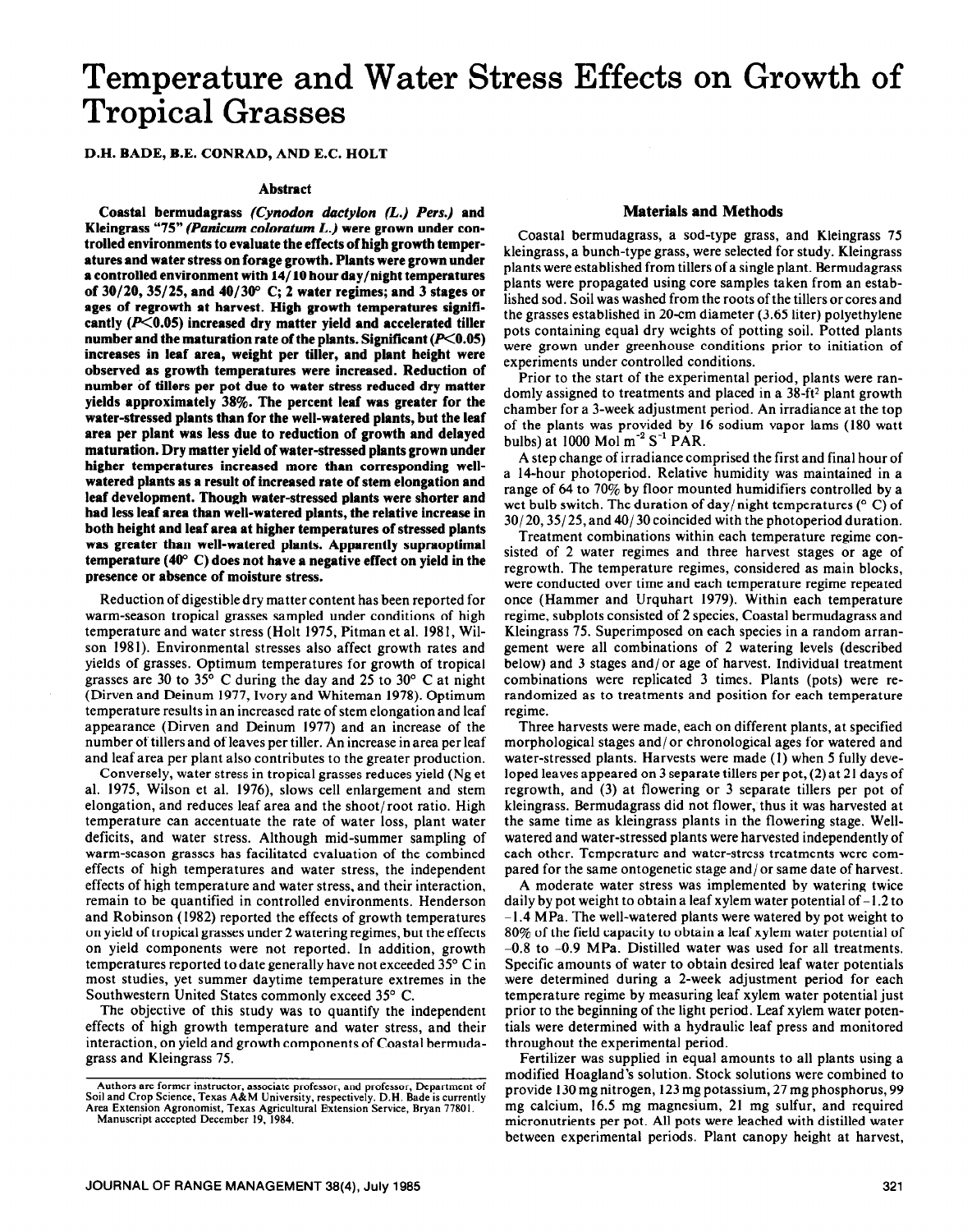days of regrowth to harvest, and leaf xylem water potentials were measured. Plant tops were removed to leave a 5-cm stubble and separated into leaf (lamina) and stem (leaf sheath, stem and any inflorescences) fractions. Leaf area and number of tillers per pot were recorded. Leaf and stem fractions were dried at 100° C for 2 hours, followed by drying at 60° C for 48 hours to determine dry matter yields.

Analysis of variance, and analysis of the 2-way interactions by contrast were used to analyze the data.

#### **Results and Discussion**

Accelerated ontogenetic development occurred with increasing growth temperature from  $30/20^{\circ}$  C to  $35/25^{\circ}$  C for both wellwatered plants and water-stressed plants (Table 1). Temperatures

**Table 1. Days of regrowth required for ontogenetic stage of harvest with various temperature and water regimes of kleingrass.** 

| Ontogenetic stage of<br>harvest | Temperature $\circ$ C (day/night) |         |                     |  |
|---------------------------------|-----------------------------------|---------|---------------------|--|
|                                 | 30/20                             | 35/25   | 40/30               |  |
|                                 | -days of regrowth-                |         |                     |  |
| 5th leaf stage                  |                                   |         |                     |  |
| Well-watered                    | $16a$ <sup>1</sup> $R2$           | $10b$ R | $10.5b$ R           |  |
| Water-stressed                  | 20aA                              | $15b$ A | 14.5 <sub>b</sub> A |  |
| Anthesis of kleingrass          |                                   |         |                     |  |
| Well-watered                    | 30 a B                            | 21 b B  | сB<br>19            |  |
| Water-stressed                  | $33a$ A                           | 28 b A  | 25<br>c A           |  |

**'Means in each line followed by the same lower case letter are not significantly different at the 0.05 level of probability. based on Duncan's Multiple Range Test.**  <sup>2</sup> Means for each stage/age average in a column followed by the same upper case letter<br>are not significantly differently at the 0.05 level of probability, based on Duncan's **Multiple R ange Test.** 

above 35/ 25" C did not further reduce the time required to reach a specific stage. This increase in development rate with increasing temperatures to 35/ 25" C has been well documented (Dirven and Deinum 1977; Wilson and Ford 1971, 1973).

Dry matter yields for both grass species were significantly  $(P<0.05)$  affected by growth temperature, water treatment, and harvest frequency (Table 2). With the exception of the 5-leaf stage, dry matter yields were significantly higher ( $P<0.05$ ) at the 40/30 temperature regime for both the well-watered and the waterstressed treatments than at the 30/20 temperature regime. This response was consistent for both grass species. With the exception of the early harvest, dry matter yields were higher ( $P<0.05$ ) for the well-watered than for the water-stressed plants at each temperature. Water stress reduced dry matter yields by 31 and **44%** for bermudagrass and kleingrass, respectively. Pitman et al. (198 1) reported similar decreases in dry matter yield of kleingrass grown under comparable degrees of constant water stress. The yield reduction is similar to the 40% reported by Wilson and Ng (1975) with recurring cycles of short-term water stress.

The greatest yield response to high temperatures occurred with plants under water stress (Fig. la). Well-watered plants showed little increase in yield above  $35/25^{\circ}$ C/ while water-stressed plants showed a marked increase above  $35/25^{\circ}$ C. High temperature might be expected to exaggerate the effect of water stress through increased rate of evapotranspiration, thereby further reducing yield due to water stress. While this pattern would likely occur under field conditions with intermittent rainfall, it did not occur with daily water increments to replace the moisture lost through evapotranspiration. Under these conditions a proportionately larger yield increase occurred at the highest temperature in stressed versus well-watered plants. The stressed plants had a slowed rate of ontogenetic development (Table 1). They have a higher leaf percent and they are shorter than their well-watered counterparts (less stem elongation). Higher temperature may speed up stem elongation and flowering of the less-developed, stressed plants; whereas, stems have already elongated and stem growth rate is less responsive to temperatures for well-watered plants.

**Table 2. Dry matter yield of two warm season perennial grasses as affected by growth temperature and water regime.** 

| Harvest stage/age and<br>water regime | Growth temperature, $\mathrm{C}$ (day/night) |                    |          |         |
|---------------------------------------|----------------------------------------------|--------------------|----------|---------|
|                                       | 30/20                                        | 35/25              | 40/30    | Average |
|                                       | g/plant, bermudagrass                        |                    |          |         |
| 5th leaf stage                        |                                              |                    |          |         |
| Well-watered                          | 1.9a <sup>1</sup> A <sup>2</sup>             | 1.9aA              | 2.5aA    | 2.1A    |
| Water-stressed                        | 1.4 <sub>b</sub> A                           | 1.5 <sub>b</sub> A | 2.4aA    | 1.8A    |
| 21 days of regrowth                   |                                              |                    |          |         |
| Well-watered                          | 3.1 <sub>b</sub> A                           | 6.6 a A            | 7.0aA    | 5.6 A   |
| Water-stressed                        | 1.7cB                                        | 2.9Bh              | 4.5aB    | 3.0 B   |
| Anthesis (of kleingrass)              |                                              |                    |          |         |
| Well-watered                          | 4.4 <sub>b</sub> A                           | 6.1aA              | 6.6aA    | 5.7 a   |
| Water-stressed                        | 2.5cB                                        | 4.4 b B            | 5.8 a B  | 4.2 B   |
| Stage/age average                     |                                              |                    |          |         |
| Well-watered                          | 3.1 <sub>b</sub> A                           | 4.9aA              | 5.4aA    | 4.5A    |
| Water-stressed                        | 1.9cB                                        | $2.9b$ B           | $4.2a$ B | 3.0 B   |
|                                       | g/plant, kleingrass                          |                    |          |         |
| 5th leaf stage                        |                                              |                    |          |         |
| Well-watered                          | $2.2a$ A                                     | 2.1aA              | 2.2aA    | 2.2A    |
| Water-stressed                        | 1.9aA                                        | 1.5aA              | 2.2aA    | 1.9A    |
| 21 days of regrowth                   |                                              |                    |          |         |
| Well-watered                          | 3.8 <sub>b</sub> A                           | 5.9aA              | 5.4aA    | 5.0a    |
| Water-stressed                        | $1.7b$ B                                     | $2.2b$ B           | 3.3aB    | 2.4B    |
| Anthesis of kleingrass                |                                              |                    |          |         |
| Well-watered                          | 5.3 <sub>b</sub> A                           | 6.3aA              | 6.7aA    | 6.1A    |
| Water-stressed                        | $3.0b$ B                                     | $3.0b$ B           | 4.4 a B  | 3.5B    |
| Stage/age average                     |                                              |                    |          |         |
| Well-watered                          | $3.8b$ A                                     | 4.8aA              | 4.8aA    | 4.5A    |
| Water-stressed                        | $2.1b$ B                                     | $2.2b$ B           | 3.3aB    | 2.5B    |

**'Means in each line followed by the same lower case letter are not significantly different at the 0.05 level of probability, based on Duncan's Multiple Range Test. "Meansforeach stage/ageaverage ina column followed by thesame uppercase letter are not significantly differently at the 0.05 level of probability, based on Duncan's Multiple Range Test.** 

Bermudagrass and kleingrass did not differ significantly  $(P<0.05)$ in yield at each of the three growth temperatures though bermudagrass tended to have a higher yield at both the intermediate and high temperatures. The species by temperature interaction was significant ( $P<0.05$ ) suggesting a higher optimum temperature for bermudagrass.



**Fig. 1.** *Temperature and water stress effects on tropical grass growth components (average of both species).*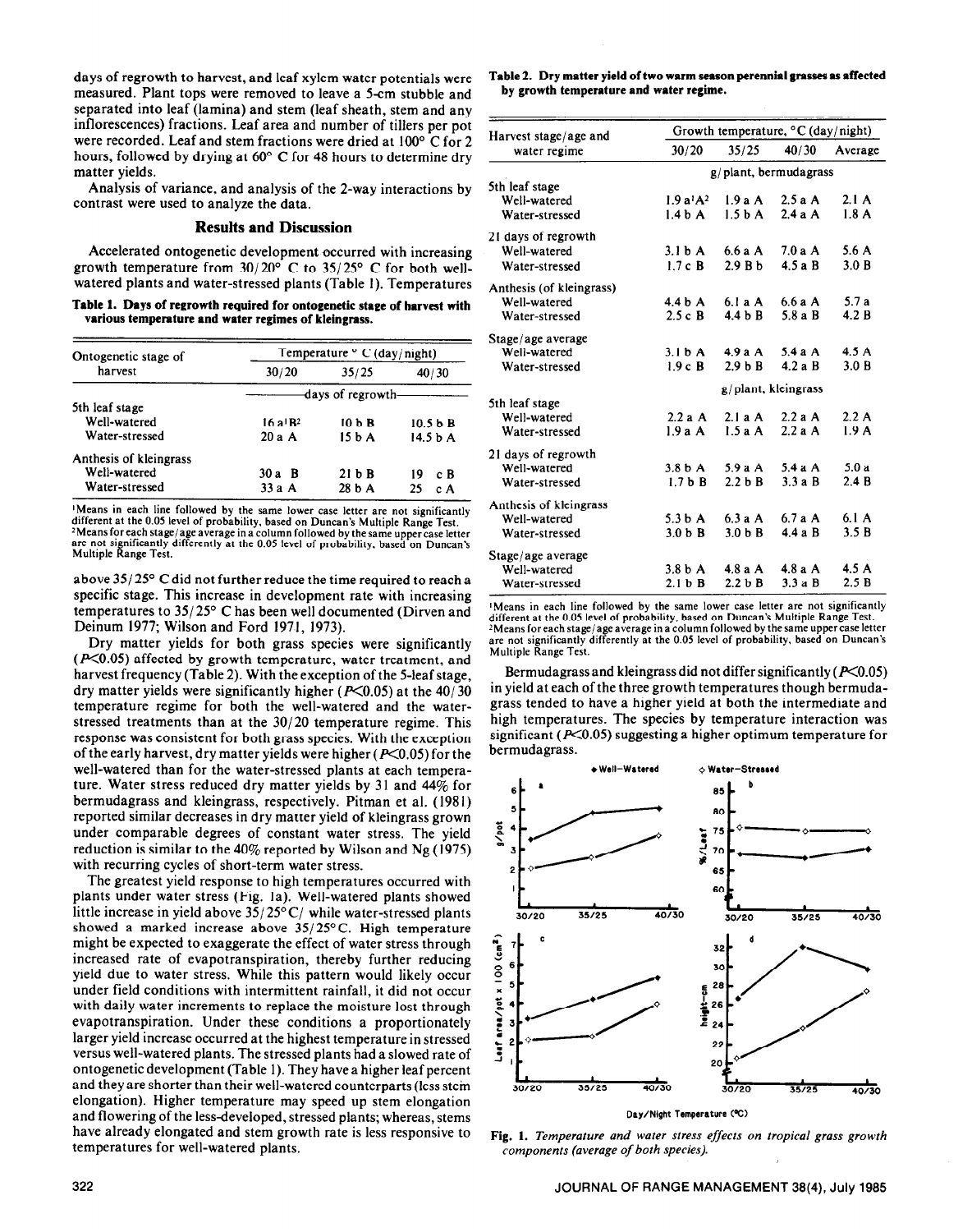Bermudagrass and kleingrass yields were equal when wellwatered but kleingrass produced significantly less ( $P<0.05$ ) yield  $(-17%)$  than bermudagrass when stressed. Thus, while kleingrass will survive and grow in lower rainfall areas than bermudagrass, it is not more efficient in water utilization under those conditions where bermudagrass will grow and survive.

Yield components were measured to provide a better understanding of the effects of temperature and moisture stress on yield. Total yield, weight/ tiller, leaf area/ pot, and plant height increased as temperature increased. Total yield, tillers/pot, leaf area/pot, and plant height were less for water-stressed than for well-watered treatments (Fig. 1). Tillers/pot for bermudagrass were significantly ( $P<0.05$ ) greater than for kleingrass and the well-watered plants had a greater number of tillers than the water-stressed plants (Tables 3 and 4). Water stress decreased tillers/pot ( $P<0.05$ ) 20%

**Table 3. Yield components of kleingrass as affected by growth temperature and water regime.** 

|                | Growth temperature $\circ$ C (day/night) |                      |            |  |
|----------------|------------------------------------------|----------------------|------------|--|
|                | 30/20                                    | 35/25                | 40/30      |  |
|                | -tillers/pot-                            |                      |            |  |
| Tillers/pot    |                                          |                      |            |  |
| Well-watered   | $26.3 b! A^2$                            | 29.0 a A             | 27.5aA     |  |
| Water-stressed | $14.6a$ B                                | 14.3a B              | $14.5a$ B  |  |
|                |                                          | mg/tiller-           |            |  |
| Weight/tiller  |                                          |                      |            |  |
| Well-watered   | 137.2cA                                  | 165.5 <sub>b</sub> A | 183.2 a B  |  |
| Water-stressed | $114.8c$ B                               | 153.8 <sub>b</sub> A | 270.5 a A  |  |
|                |                                          | $\%$ leaf-           |            |  |
| $%$ Leaf       |                                          |                      |            |  |
| Well-watered   | 76.5 b B                                 | 75.0 h B             | 82.3 a B   |  |
| Water-stressed | $83.7a$ A                                | $83.7a$ A            | 86.8 a A   |  |
|                |                                          | -cm²/pot-            |            |  |
| Leaf area      |                                          |                      |            |  |
| Well-watered   | 386.2 c A                                | $511.2b$ A           | 683.7 a A  |  |
| Water-stressed | 262.8 b B                                | 258.2 <sub>b</sub> B | $477.3a$ B |  |
|                |                                          | -cm                  |            |  |
| Plant height   |                                          |                      |            |  |
| Well-watered   | $33.7c$ A                                | 39.7aA               | $38.3b$ A  |  |
| Water-stressed | 23.2cB                                   | $27.5b$ B            | $36.0a$ B  |  |

**'Means in each line followed by the same lower case letter are not significantly different at the 0.05 level of probability, based on** Duncan's Multiple Range Test. 2Means **for each yield component in a column followed by the same upper case letter not significantlydifferent at the 0.05 level of probability, based on Duncan's Multiple Range Test.** 

and 46% for bermudagrass and kleingrass, respectively. Tillers/ pot for bermudagrass increased as growth temperature increased from 30/20 to 35/25 for both well-watered and water-stressed plants (Table 4). Tillers/ pot were not affected by growth temperature for water-stressed kleingrass plants. (Table 3).

The increase in dry matter yield with increased temperature (Fig. la) cannot be explained by temperature effects on tillers/ pot *per se.* Although increased temperature affected tiller/ pot of bermudagrass, the response pattern was not the same as for dry matter yield and, therefore, does not account for the yield response. Tillers/ pot increased significantly from 30/ 20 to 35/ 25 but tended to decrease when temperature was increased to  $40/30^{\circ}$ C, whereas yield continued to increase to the highest temperature. The reduction in dry matter yield under water stress can be related to the reduction ( $P<0.05$ ) in tillers/pot.

Weight per tiller was greater ( $P<0.05$ ) for kleingrass than bermudagrass at all temperature regimes, water treatments, and harvest stages or age (Tables 3 and 4). Production of dry matter per tiller increased significantly with increased growth temperature in both species under both moisture levels. Most of the increase in yield of water-stressed plants when temperature was increased to

### **Table 4. Yield components of bermudagrass as affected by growth temperature and water regime.**

|                | Growth temperature $\circ$ C (day/night) |                     |                        |
|----------------|------------------------------------------|---------------------|------------------------|
|                | 30/20                                    | 35/25               | 40/30                  |
|                |                                          | -tiller/pot-        |                        |
| Tillers/pot    |                                          |                     |                        |
| Well-watered   | $122.8 b! A^2$                           | 146.8 a A           | $139.0a$ A             |
| Water-stressed | $92.2b$ B                                | $109.8a$ B          | 103.5 ab B             |
|                |                                          | mg/tiller-          |                        |
| Weight/tiller  |                                          |                     |                        |
| Well-watered   | 20.8 c A                                 | 33.4 <sub>b</sub> A | 48.0 a<br>A            |
| Water-stressed | 15.9cA                                   | 26.4 <sub>b</sub> A | 45.4a<br>B             |
|                |                                          | -%-                 |                        |
| Well-watered   | $61.8a$ B                                | 61.7aB              | 60.3a<br>A             |
| Water-stressed | 68.0aA                                   | $66.8a$ A           | 63.8a<br>A             |
|                |                                          | -cm²/pot-           |                        |
| Leaf area      |                                          |                     |                        |
| Well-watered   | 250.8 c A                                | 332.8 b A           | 397.7 a $A$            |
| Water-stressed | $158.0c$ B                               | 211.5 b B           | $330.0 a$ B            |
|                |                                          | cm                  |                        |
| Plant height   |                                          |                     |                        |
| Well-watered   | 19.7 c $\bf{A}$                          | 24.7aA              | 21.7 <sub>b</sub><br>A |
| Water-stressed | 17.7aA                                   | 19.7aB              | 19.1 a B               |

**'Means in each line followed by the same lower case letter re not significantly different at the 0.05 level of probability, based on Duncan's Multiple Range Test.** 

**\*Means for each yield component in a column followed by the same upper case letter are not significantly different at the 0.05 level of probability, based on Duncan's Multiple Range Test.** 

 $40/30^{\circ}$ C evidently is related to the concurrently increased weight per tiller. Ivory and Whiteman (1978) concluded that increased growth with increased temperature was due to weight per tiller **and**  not number of tillers per pot. Dirven and Deinum (1977) also noted that heavy tillers occurred at high growth temperature in *Brachiaria ruziziensis (Germain and Evard).* These data show that the response in weight per tiller occurs at temperatures up to *40/ 30° C*  and the response is proportionately greater if the plants are water stressed.

Kleingrass was significantly higher ( $P<0.05$ ) in percent leaf than bermudagrass (Tables 3 and 4) and the 5th leaf stage was higher in percent leaf than later harvests (data not shown). Percent leaf was not significantly affected by growth temperature (Fig. lb). There was a significant increase in leaf percent of water-stressed plants over well-watered plants at all temperatures for kleingrass and at the 2 lower temperatures for bermudagrass, and this response is reflected in the average of species (Fig. lb).

The leaf area per plant increased  $(X<0.05)$  for both species as temperature increased. Leaf area for kleingrass was greater  $(F<0.05)$  than that for bermudagrass and well-watered plants greater ( $P<0.05$ ) than water-stressed plants. Leaf area changes closely follow the changes in weight per tiller with a significant  $(F<0.05)$  increase occurring with increased temperatures for both well-watered and water-stressed plants (Fig. Ic). As with weight per tiller, the largest increase in leaf area associated with temperature occurred under water stress as temperature was increased from  $35/25$  to  $40/30$  in both species (Table 3 and 4). Ivory and Whiteman (1978) concluded that the increase in leaf area with increased growth temperature was due to increased leaf size for all species rather than variation in the number of leaves per tiller. It seems possible that the same factor was involved in the leaf area increases in this study, though leaves per tiller were not determined.

The response of plant height to temperature differed for wellwatered and water-stressed plants (Fig. Id). The increase of plant height as growth temperature increased from 30/ 20 to 35/ 25 for well-watered plants of both species correspond to the dry matter